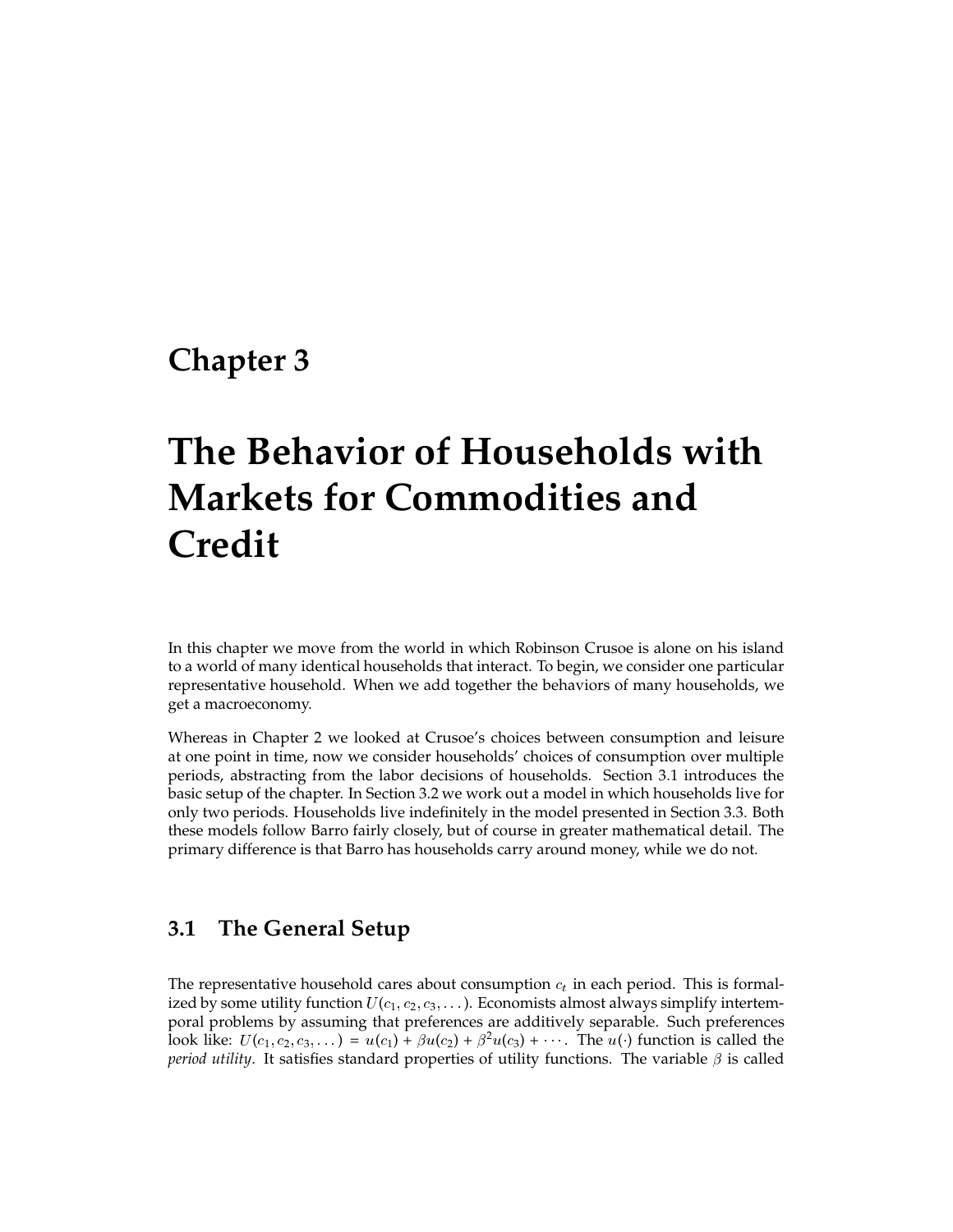the *discount factor*. It is just a number, say 0.95. The fact that it is less than 1 means that the household cares a little more about current consumption than it cares about future consumption.

The household gets exogenous income  $y_t$  in each period. This income is in terms of consumption goods. We say that it is exogenous because it is independent of anything that the household does. Think of this income as some bequest from God or goods that fall from the sky.

At time t, the household can buy or sell consumption goods  $c_t$  at a price of P per unit. (As in Barro, the price level  $P$  does not change over time.) For example, if the household sells  $4$ units of consumption goods to someone else, then the seller receives \$4<sup>P</sup> for those goods.

The household is able to save money by buying bonds that bear interest. We use  $b_t$  to denote the number of dollars of bonds that the household buys at period  $t$ , for which it will collect principal and interest in period  $t + 1$ . If the household invests \$1 this period, then next period it gets back its \$1 of principal plus  $$R$  in interest. Hence, if the household buys  $b_t$  in bonds this period, then next period the principal plus interest will be  $b_t(1 + R)$ . The household comes into the world with no bonds, i.e.,  $b_0 = 0$ .

Since each \$1 of investment in bonds pays  $R$  of interest, R is the simple rate of interest on the bonds. If the bonds pay  $R$  "next period", then whether the interest rate is daily, monthly, annual, etc., is determined by what the length of a "period" is. If the "period" is a year, then the interest rate  $R$  is an annual rate.

The household can either borrow or lend, i.e., the household can issue or buy bonds, whatever makes it happier. If  $b_t$  is negative, then the household is a net borrower.

At period t the household's resources include its income  $y_t$  and any bonds that it carries from last period, with interest. The dollar value of these resources is:

$$
Py_t + b_{t-1}(1+R)
$$

At period  $t$  the household allocates its resources to its current consumption and to investment in bonds that it will carry forward to the next period. The dollar cost of these uses is:

$$
P c_t + b_t.
$$

Putting these together gives us the household's period-<sup>t</sup> budget equation:

$$
Py_t + b_{t-1}(1 + R) = Pc_t + b_t.
$$

In a general setup, we would have one such budget equation for every period, and there could be arbitrarily many periods. For example, if a period were a year, and the household "lived" for 40 years, then we would have forty budget constraints. On the other hand, a period could be a day, and then we would have many more budget constraints.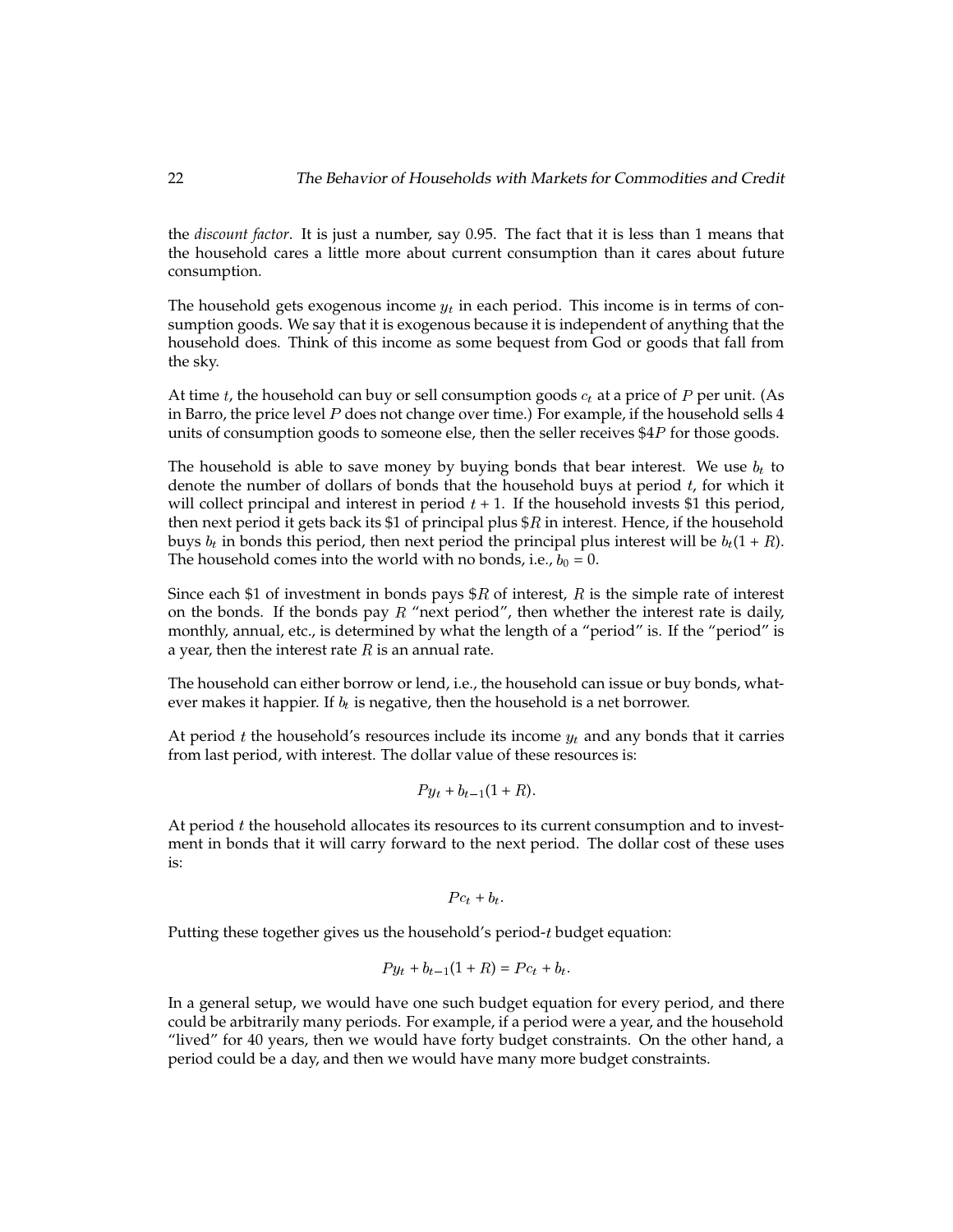# **3.2 A Two-Period Model**

We begin this section with a discussion of the choices of a representative household. Then we put a bunch of these households together and discuss the resulting macroeconomic equilibrium.

#### **Choices of the Representative Household**

In this model the household lives for two time periods,  $t = 1, 2$ . In this case, the household's preferences reduce to:

(3.1) 
$$
U(c_1, c_2) = u(c_1) + \beta u(c_2).
$$

Given that the household will not be around to enjoy consumption in period 3, we know that it will not be optimal for the household to buy any bonds in period 2, since those bonds would take away from period-2 consumption  $c_2$  and provide income only in period 3, at which time the household will no longer be around. Accordingly,  $b_2 = 0$ . That leaves only  $b_1$  in this model.

The household's budget constraints simplify as well. In period 1 the household's budget equation is:

$$
(3.2) \t\t\t P y_1 = P c_1 + b_1,
$$

and in period  $t = 2$  it is:

(3.3)  $Py_2 + b_1(1 + R) = Pc_2$ .

The household's problem is to choose consumptions  $c_1$  and  $c_2$  and first-period bond holdings  $b_1$  so as to maximize utility (3.1) subject to the budget equations (3.2) and (3.3). The household takes the price level  $P$  and the interest rate  $R$  as given.

We write out the household's problem:

(3.4) 
$$
\max_{c_1, c_2, b_1} \{ u(c_1) + \beta u(c_2) \}, \text{ subject to:}
$$

(3.5) 
$$
Py_1 = Pc_1 + b_1, \text{ and:}
$$

$$
(3.6) \t\t\t Py_2 + b_1(1+R) = Pc_2.
$$

We solve this problem by using the method of Lagrange multipliers. The Lagrangean is:

$$
\mathcal{L} = u(c_1) + \beta u(c_2) + \lambda_1 [Py_1 - Pc_1 - b_1] + \lambda_2 [Py_2 + b_1(1 + R) - Pc_2],
$$

where  $\lambda_1$  and  $\lambda_2$  are our two Lagrange multipliers. The first-order conditions are:

- (FOC  $c_1$ )  $u'(c_1^*) + \lambda_1^*[-P] = 0;$
- (FOC  $c_2$ )  $\beta u'(c_2^*) + \lambda_2^*[-P] = 0$ ; and:
- (FOC  $b_1$ )  $\lambda_1^*[-1] + \lambda_2^*[(1+R)] = 0.$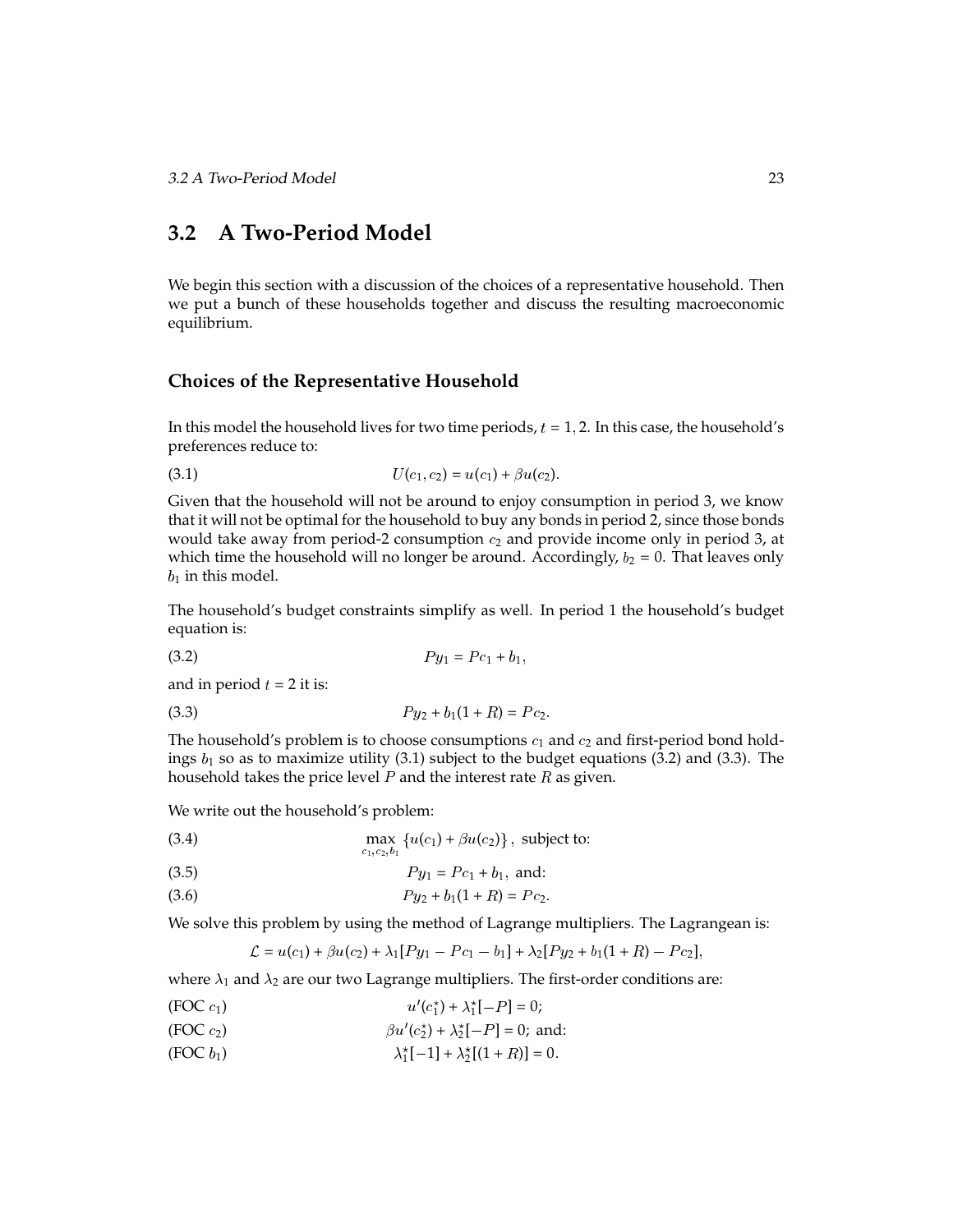(Again, stars denote that only the optimal choices will satisfy these first-order conditions.) We leave off the first-order conditions with respect to the Lagrange multipliers  $\lambda_1$  and  $\lambda_2$ , since we know that they will give us back the two budget constraints.

Rewriting the first two FOCs gives us:

$$
\frac{u'(c_1^*)}{P} = \lambda_1^*, \quad \text{and:} \quad \frac{\beta u'(c_2^*)}{P} = \lambda_2^*.
$$

We can plug these into the FOC with respect to  $b_1$  to get:

$$
-\frac{u'(c_1^*)}{P} + \frac{\beta u'(c_2^*)}{P}(1+R) = 0,
$$

which we can rewrite as:

(3.7) 
$$
\frac{u'(c_1^*)}{u'(c_2^*)} = \beta(1+R).
$$

Equation (3.7) is called an *Euler equation* (pronounced: OIL-er). It relates the marginal utility of consumption in the two periods. Given a functional form for  $u(\cdot)$ , we can use this equation and the two budget equations to solve for the household's choices  $c_1^\star$ ,  $c_2^\star$ , and  $b_1^\star$ .

It is possible to use the Euler equation to make deductions about these choices even without knowing the particular functional form of the period utility function  $u(\cdot)$ , but this analysis is much more tractable when the form of  $u(\cdot)$  is given. Accordingly, we assume  $u(c_t) = \ln(c_t)$ . Then  $u'(c_t) = 1/c_t$ , and equation (3.7) becomes:

(3.8) 
$$
\frac{c_2^*}{c_1^*} = \beta(1+R).
$$

Before we solve for  $c_1^{\star}$ ,  $c_2^{\star}$ , and  $b_1^{\star}$ , let us think about this equation. Recall, preferences are:  $u(c_1) + \beta u(c_2)$ . Intuitively, if  $\beta$  goes up, then the household cares more about the future than it used to, so we expect the household to consume more  $c_2$  and less  $c_1$ .

This is borne out graphically in Barro's Figure 3.4. Larger  $\beta$  corresponds to smaller slopes in the household's indifference curves, which rotate downward, counter-clockwise. Accordingly, the household's choice of  $c_2$  will go up and that of  $c_1$  will go down, like we expect.

We can show the result mathematically as well. An increase in  $\beta$  causes an increase in right-hand side of the Euler equation (3.8), so  $c_2^\star$  goes up relative to  $c_1^\star$ , just like we expect.

Now we consider changes on the budget side. Suppose  $R$  goes up. Then the opportunity cost of consumption  $c_1$  in the first period goes up, since the household can forego  $c_1$  and earn a higher return on investing in bonds. By the same reasoning, the opportunity cost of  $c_2$  goes down, since the household can forego less  $c_1$  to get a given amount of  $c_2$ . Accordingly, if R goes up, we expect the household to substitute away from  $c_1$  and toward  $c_2$ .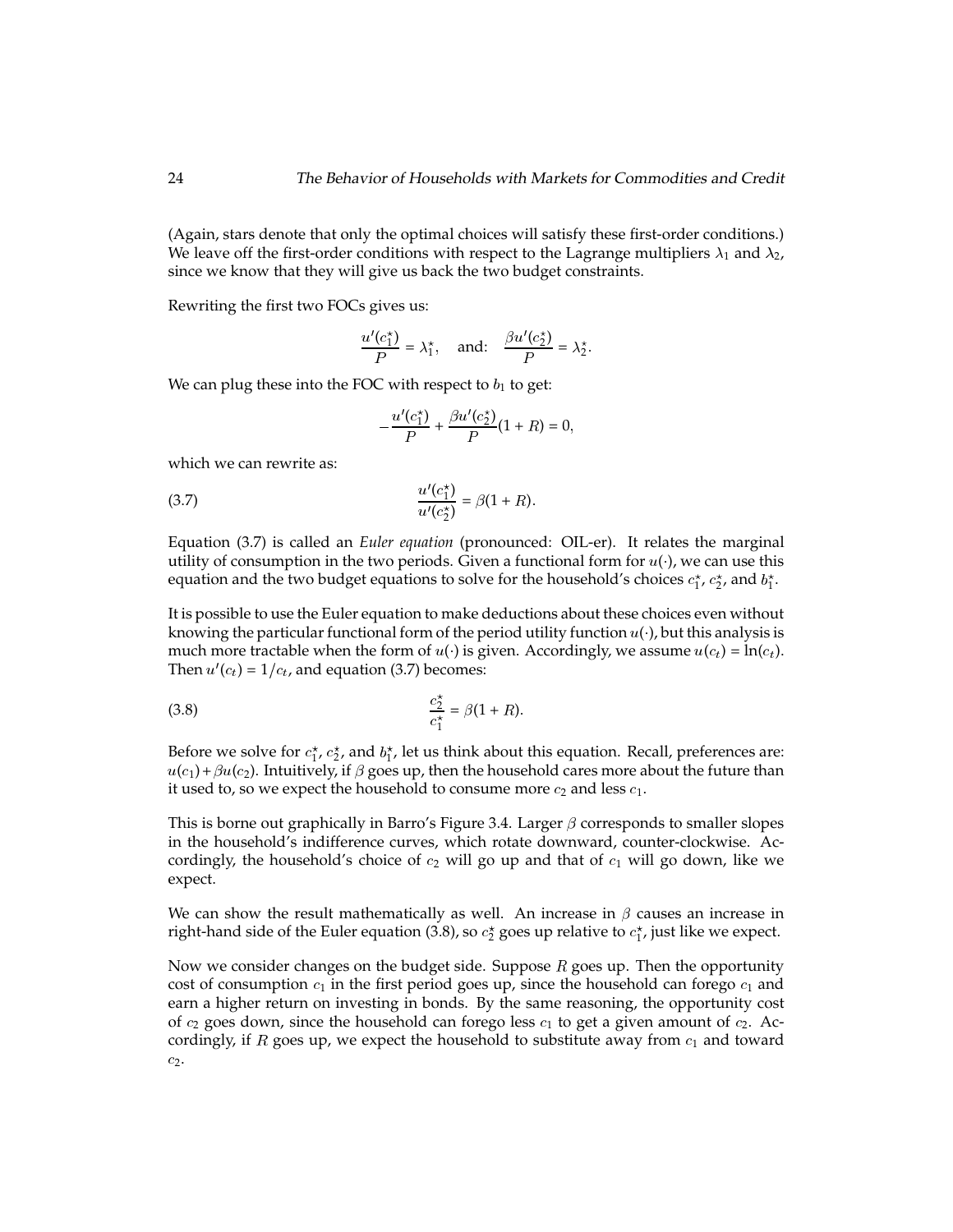Refer to Barro's Figure 3.4. If  $R$  goes up, then the budget line rotates clockwise, i.e., it gets steeper. This indicates that the household chooses larger  $c_2$  and smaller  $c_1$  (subject to being on any given indifference curve), just like our intuition suggests.

Mathematically, we refer once again to the Euler equation. If  $R$  goes up, then the right-hand side is larger, so  $c_2^{\star}/c_1^{\star}$  goes up, again confirming our intuition.

Given  $u(c_t) = \ln(c_t)$ , we can actually solve for the household's optimal choices. The Euler equation and equations (3.2) and (3.3) give us three equations in the three unknowns,  $c_1^{\star}$ ,  $c_2^{\star}$ , and  $b_1^{\star}$ . Solving yields:

$$
c_1^* = \frac{y_2 + y_1(1+R)}{(1+\beta)(1+R)},
$$
  
\n
$$
c_2^* = [y_2 + y_1(1+R)] \left[ \frac{\beta}{1+\beta} \right], \text{ and:}
$$
  
\n
$$
b_1^* = Py_1 - \frac{P[y_2 + y_1(1+R)]}{(1+\beta)(1+R)}.
$$

You can verify these if you like. Doing so is nothing more than an exercise in algebra.

If we tell the household what the interest rate  $R$  is, the household performs its own maximization to get its choices of  $c_1$ ,  $c_2$ , and  $b_1$ , as above. We can write these choices as functions of R, i.e.,  $c_1^{\star}(R)$ ,  $c_2^{\star}(R)$ , and  $b_1^{\star}(R)$ , and we can ask what happens to these choices as the interest rate <sup>R</sup> changes. Again, this exercise is called "comparative statics". All we do is take the derivative of the choices with respect to  $R$ . For example:

$$
\frac{\partial c_2^*}{\partial R} = \frac{y_1 \beta}{1 + \beta} > 0,
$$

so  $c_2^\star$  goes up as the interest rate goes up, like our intuition suggests.

#### **Market Equilibrium**

So far we have restricted attention to one household. A macroeconomy would be composed of a number of these households, say  $N$  of them, so we stick these households together and consider what happens. In this model, that turns out to be trivial, since all households are identical, but the exercise will give you practice for more-difficult settings to come.

The basic exercise is to close our model by having the interest rate  $R$  determined endogenously. Recall, we said that households can be either lenders or borrowers, depending on whether  $b_1$  is positive or negative, respectively. Well, the only borrowers and lenders in this economy are the  $N$  households, and all of them are alike. If they all want to borrow, there will be no one willing to lend, and there will be an excess demand for loans. On the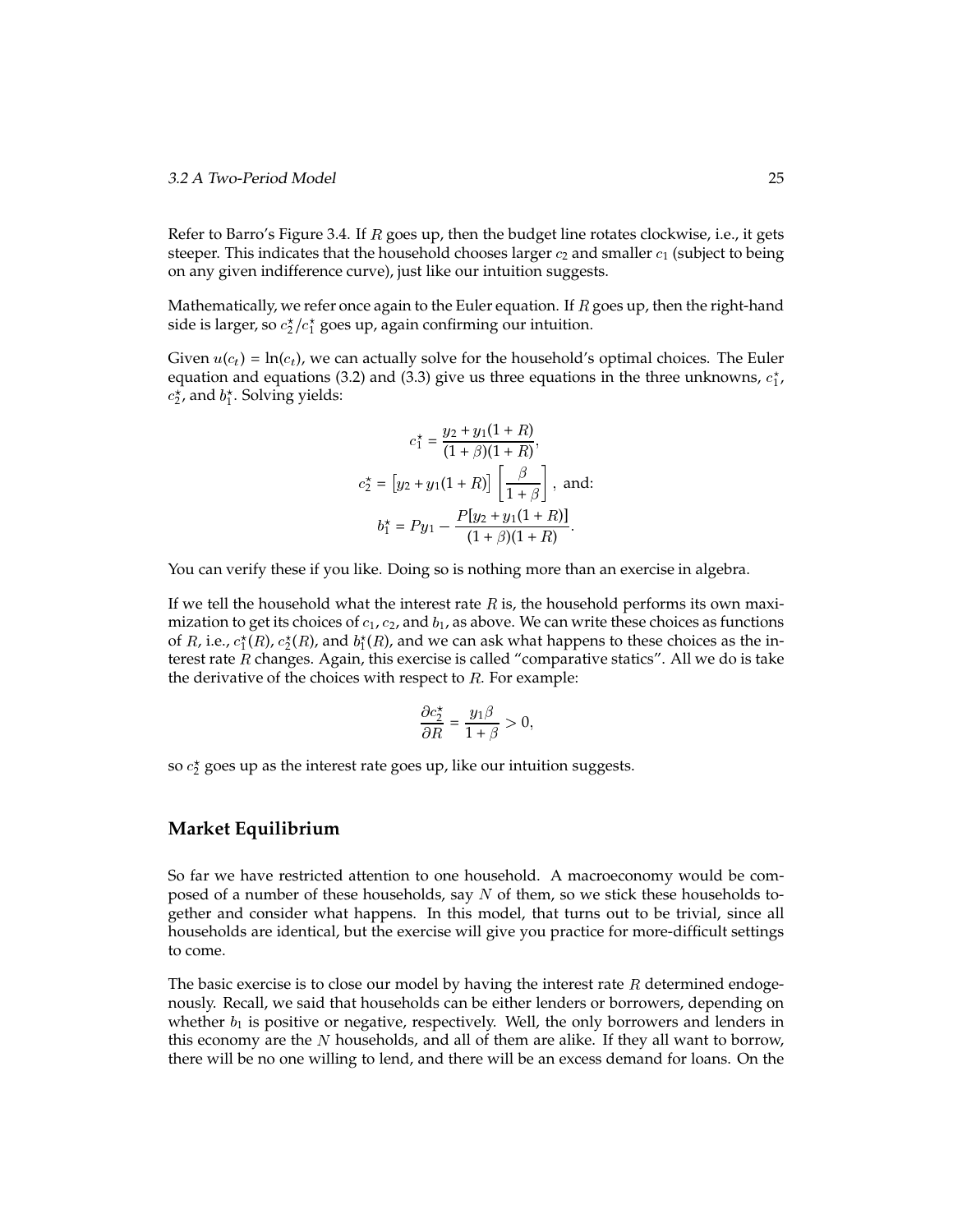other hand, if they all want to lend, there will be an excess supply of loans. More formally, we can write the aggregate demand for bonds as:  $Nb_{1}^{\star}$ . Market clearing requires:

$$
(3.9) \t\t\t Nb_1^* = 0
$$

Of course, you can see that this requires that each household neither borrows nor lends, since all households are alike.

Now we turn to a formal definition of equilibrium. In general, a *competitive equilibrium* is a solution for all the variables of the economy such that: (i) all economic actors take prices as given; (ii) subject to those prices, all economic actors behave rationally; and (iii) all markets clear. When asked to define a competitive equilibrium for a specific economy, your task is to translate these three conditions into the specifics of the problem.

For the economy we are considering here, there are two kinds of prices: the price of consumption  $P$  and the price of borrowing  $R$ . The actors in the economy are the  $N$  households. There are two markets that must clear. First, in the goods market, we have:

$$
(3.10) \t\t Ny_t = Nc_t^*, \ t = 1, 2.
$$

Second, the bond market must clear, as given in equation (3.9) above. With all this written down, we now turn to defining a competitive equilibrium for this economy.

A competitive equilibrium in this setting is: a price of consumption  $P^\star$ ; an interest rate  $R^\star$ ; and values for  $c_1^{\star}$ ,  $c_2^{\star}$ , and  $b_1^{\star}$ , such that:

- Taking  $P^*$  and  $R^*$  as given, all  $N$  households choose  $c_1^*$ ,  $c_2^*$ , and  $b_1^*$  according to the maximization problem given in equations (3.4)-(3.6);
- Given these choices of  $c_t^*$ , the goods market clears in each period, as given in equation (3.10); and
- Given these choices of  $b_1^*$ , the bond market clears, as given in equation (3.9).

Economists are often pedantic about all the detail in their definitions of competitive equilibria, but providing the detail makes it very clear how the economy operates.

We now turn to computing the competitive equilibrium, starting with the credit market. Recall, we can write  $b_1^{\star}$  as a function of the interest rate R, since the lending decision of each household hinges on the interest rate. We are interested in finding the interest rate that clears the bond market, i.e., the  $R^*$  such that  $b_1^*(R^*) = 0$ . We had:

$$
b_1^*(R) = Py_1 - \frac{P[y_2 + y_1(1+R)]}{(1+\beta)(1+R)},
$$

so we set the left-hand side to zero and solve for  $R^{\star}$ :

(3.11) 
$$
Py_1 = \frac{P[y_2 + y_1(1 + R^*)]}{(1 + \beta)(1 + R^*)}.
$$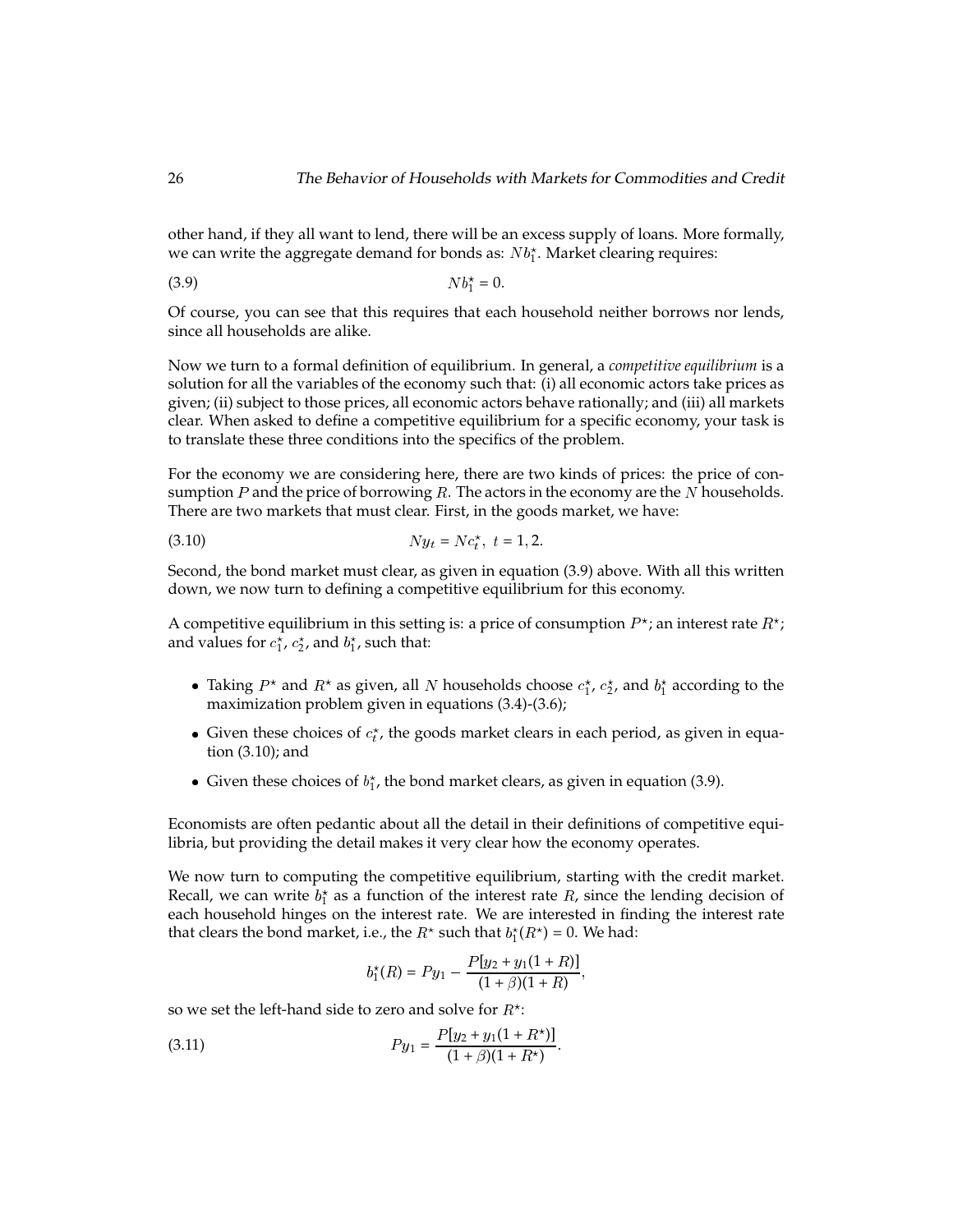After some algebra, we get:

(3.12) 
$$
R^* = \frac{y_2}{\beta y_1} - 1.
$$

This equation makes clear that the equilibrium interest rate is determined by the incomes  $(y_1$  and  $y_2)$  of the households in each period and by how impatient the households are  $(\beta)$ . We can perform comparative statics here just like anywhere else. For example:

$$
\frac{\partial R^*}{\partial y_2} = \frac{1}{\beta y_1} > 0,
$$

so if second-period income increases, then  $R^*$  does too. Conversely, if second-period income decreases, then  $R^{\star}$  does too. This makes intuitive sense. If  $y_2$  goes down, households will try to invest first-period income in bonds in order to smooth consumption between the two periods. In equilibrium this cannot happen, since net bond holdings must be zero, so the equilibrium interest rate must fall in order to provide a disincentive to investment, exactly counteracting households' desire to smooth consumption.

You can work through similar comparative statics and intuition to examine how the equilibrium interest rate changes in response to changes in  $y_1$  and  $\beta$ . (See Exercise 3.2.)

Take note that in this model and with these preferences, only relative incomes matter. For example, if both  $y_1$  and  $y_2$  shrink by 50%, then  $y_2/y_1$  does not change, so the equilibrium interest rate does not change. This has testable implications. Namely, we can test the reaction to a temporary versus a permanent decrease in income.

For example, suppose there is a temporary shock to the economy such that  $y_1$  goes down by 10% today but  $y_2$  is unchanged. The comparative statics indicate that the equilibrium interest rate must increase. This means that temporary negative shocks to income induce a higher interest rate. Now suppose that the negative shock is permanent. Then both  $y_1$  and  $y_2$  fall by 10%. This model implies that  $R^\star$  does not change. This means that permanent shocks to not affect the interest rate.

The other price that is a part of the competitive equilibrium is  $P^*$ , the price of a unit of consumption. It turns out that this price is not unique, since there is nothing in our economy to pin down what  $P^\star$  is. The variable  $P$  does not even appear in the equations for  $c_1^\star$ and  $c_2^\star$ . It does appear in the equation for  $b_1^\star$ , but  $P$  falls out when we impose the fact that  $b_1^\star$  = 0 in equilibrium; see equation (3.11). The intuition is that raising  $P$  has counteracting effects: it raises the value of a household's income but it raises the price of its consumption in exactly the same way, so raising P has no real effect. Since we cannot tack down  $P^*$ , any number will work, and we have an infinite number of competitive equilibria. This will become clearer in Chapter 5.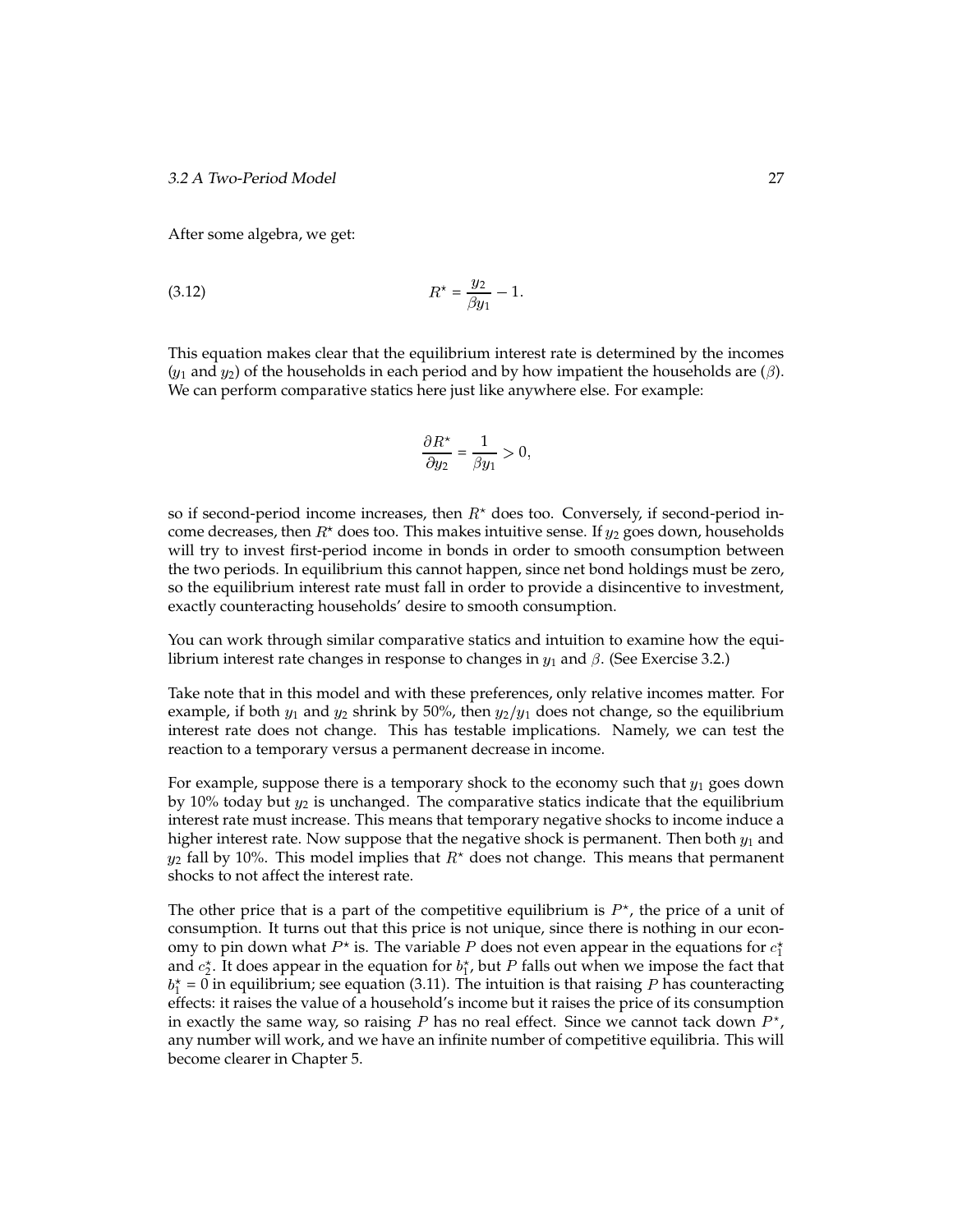# **3.3 An Infinite-Period Model**

The version of the model in which the representative household lives for an infinite number of periods is similar to the two-period model from the previous section. The utility of the household is now:

$$
U(c_1, c_2, \dots) = u(c_1) + \beta u(c_2) + \beta^2 u(c_3) + \dots
$$

In each period  $t$ , the household faces a budget constraint:

$$
Py_t + b_{t-1}(1 + R) = Pc_t + b_t.
$$

Since the household lives for all  $t = 1, 2, \ldots$ , there are infinitely many of these budget constraints. The household chooses  $c_t$  and  $b_t$  in each period, so there are infinitely many choice variables and infinitely many first-order conditions. This may seem disconcerting, but don't let it intimidate you. It all works out rather nicely. We write out the maximization problem in condensed form as follows:

$$
\max_{\{c_t, b_t\}_{t=1}^{\infty}} \sum_{t=1}^{\infty} \beta^{t-1} u(c_t), \text{ such that:}
$$
  

$$
Py_t + b_{t-1}(1+R) = Pc_t + b_t, \ \forall \ t \in \{1, 2, \dots\}.
$$

The " $\forall$ " symbol means "for all", so the last part of the constraint line reads as "for all t in the set of positive integers".

To make the Lagrangean, we follow the rules outlined on page 15. In each time period  $t$ , the household has a budget constraint that gets a Lagrange multiplier  $\lambda_t$ . The only trick is that we use summation notation to handle all the constraints:

$$
\mathcal{L} = \sum_{t=1}^{\infty} \beta^{t-1} u(c_t) + \sum_{t=1}^{\infty} \lambda_t [Py_t + b_{t-1}(1+R) - Pc_t - b_t].
$$

Now we are ready to take first-order conditions. Since there are infinitely many of them, we have no hope of writing them all out one by one. Instead, we just write the FOCs for period-t variables. The  $c_t$  FOC is pretty easy:

(FOC 
$$
c_t
$$
) 
$$
\frac{\partial \mathcal{L}}{\partial c_t} = \beta^{t-1} u'(c_t^*) + \lambda_t^* [-P] = 0.
$$

Again, we use starred variables in first-order conditions because these equations hold only for the optimal values of these variables.

The first-order condition for  $b_t$  is harder because there are two terms in the summation that have  $b_t$  in them. Consider  $b_2$ . It appears in the  $t = 2$  budget constraint as  $b_t$ , but it also appears in the  $t = 3$  budget constraint as  $b_{t-1}$ . This leads to the  $t + 1$  term below:

(FOC 
$$
b_t
$$
) 
$$
\frac{\partial \mathcal{L}}{\partial b_t} = \lambda_t^*[-1] + \lambda_{t+1}^*[(1+R)] = 0.
$$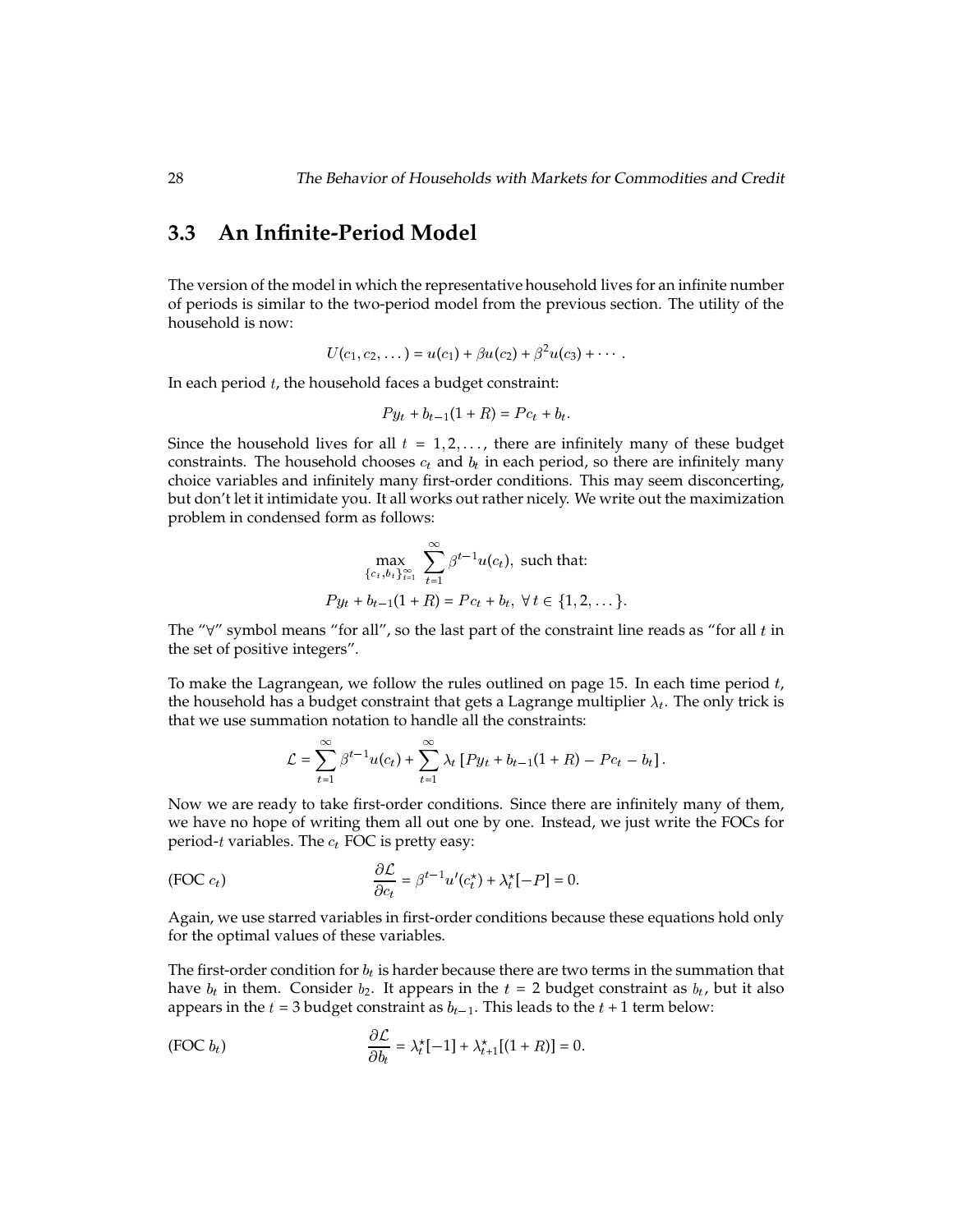Simple manipulation of this equation leads to:

(3.13) 
$$
\frac{\lambda_t^*}{\lambda_{t+1}^*} = 1 + R.
$$

Rewriting equation (FOC  $c_t$ ) gives us:

$$
\beta^{t-1} u'(c_t^*) = \lambda_t^* P.
$$

We can rotate this equation forward one period (i.e., replace  $t$  with  $t + 1$ ) to get the version for the next period:

(3.15) 
$$
\beta^{t} u'(c_{t+1}^{*}) = \lambda_{t+1}^{*} P
$$

Dividing equation (3.14) by equation (3.15) yields:

$$
\frac{\beta^{t-1}u'(c_t^*)}{\beta^t u'(c_{t+1}^*)} = \frac{\lambda_t^* P}{\lambda_{t+1}^* P}, \text{ or:}
$$

$$
\frac{u'(c_t^*)}{\beta u'(c_{t+1}^*)} = \frac{\lambda_t^*}{\lambda_{t+1}^*}.
$$

Finally, we multiply both sides by  $\beta$  and use equation (3.13) to get rid of the lambda terms on the right-hand side:

(3.16) 
$$
\frac{u'(c_t^*)}{u'(c_{t+1}^*)} = \beta(1+R).
$$

If you compare equation (3.16) to equation (3.7), you will find the Euler equations are the same in the two-period and infinite-period models. This is because the intertemporal tradeoffs faced by the household are the same in the two models.

Just like in the previous model, we can analyze consumption patterns using the Euler equation. For example, if  $\beta = 1/(1 + R)$ , then the household's impatience exactly cancels with the incentives to invest, and consumption is constant over time. If the interest rate  $R$  is relatively high, then the right-hand side of equation (3.16) will be greater than one, and consumption will be rising over time.

#### **A Present-Value Budget Constraint**

Now we turn to a slightly different formulation of the model with the infinitely-lived representative household. Instead of forcing the household to balance its budget each period, now the household must merely balance the present value of all its budgets. (See Barro's page 71 for a discussion of present values.) We compute the present value of all the household's income:

$$
\sum_{t=1}^{\infty} \frac{Py_t}{(1+R)^{t-1}}.
$$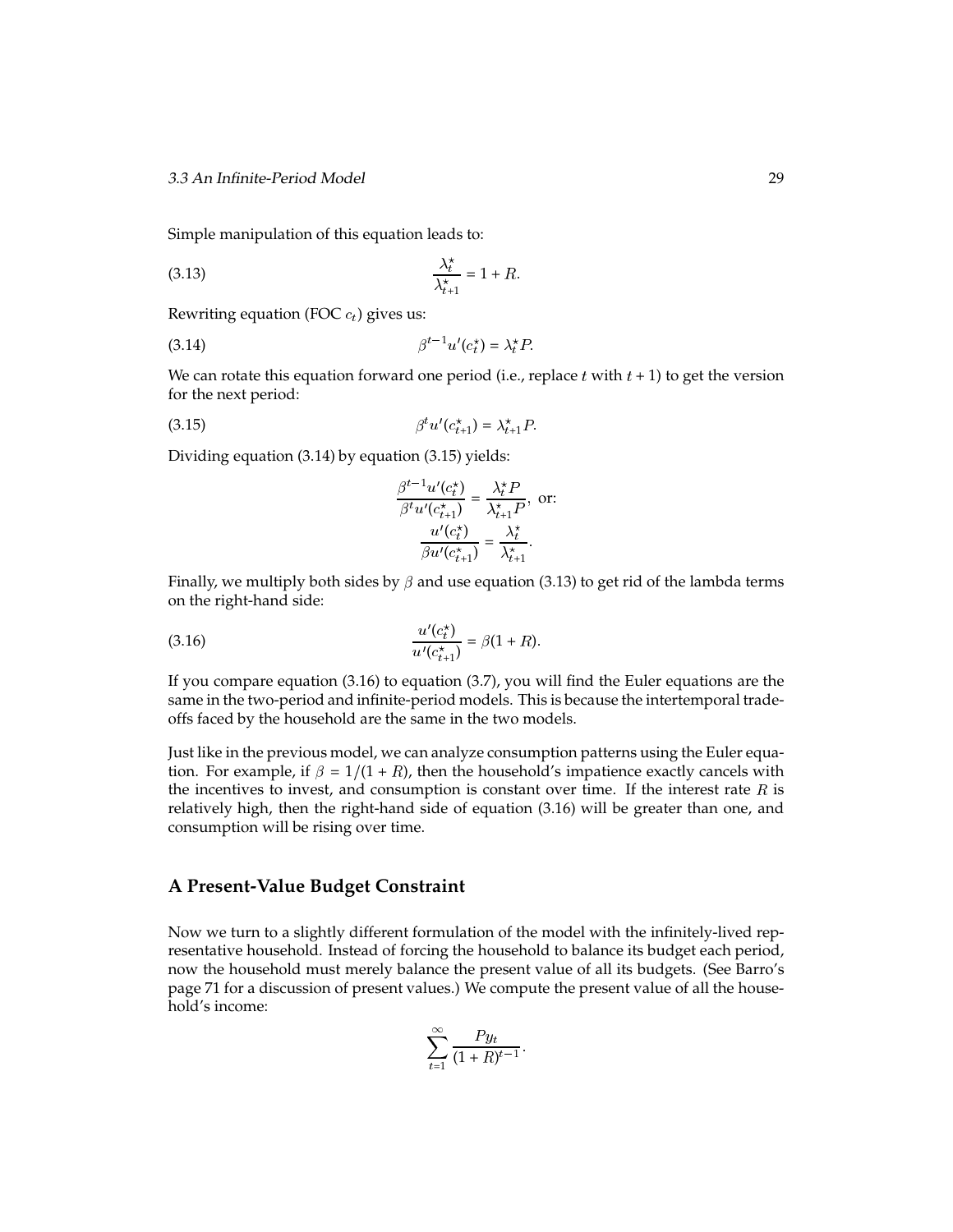This gives us the amount of dollars that the household could get in period 1 if it sold the rights to all its future income. On the other side, the present value of all the household's consumption is:

$$
\sum_{t=1}^{\infty} \frac{P c_t}{(1+R)^{t-1}}.
$$

Putting these two present values together gives us the household's single present-value budget constraint. The household's maximization problem is:

$$
\max_{\{c_t\}_{t=1}^{\infty}} \sum_{t=1}^{\infty} \beta^{t-1} u(c_t), \text{ such that:}
$$

$$
\sum_{t=1}^{\infty} \frac{P(y_t - c_t)}{(1+R)^{t-1}} = 0.
$$

We use  $\lambda$  as the multiplier on the constraint, so the Lagrangean is:

$$
\mathcal{L} = \sum_{t=1}^{\infty} \beta^{t-1} u(c_t) + \lambda \left[ \sum_{t=1}^{\infty} \frac{P(y_t - c_t)}{(1 + R)^{t-1}} \right].
$$

The first-order condition with respect to  $c_t$  is:

(FOC 
$$
c_t
$$
) 
$$
\beta^{t-1} u'(c_t^*) + \lambda^* \left[ \frac{P(-1)}{(1+R)^{t-1}} \right] = 0.
$$

Rotating this forward and dividing the  $c_t$  FOC by the  $c_{t+1}$  FOC yields:

$$
\frac{\beta^{t-1}u'(c_t^*)}{\beta^t u'(c_{t+1}^*)} = \frac{\lambda^* \left[ \frac{P}{(1+R)^{t-1}} \right]}{\lambda^* \left[ \frac{P}{(1+R)^t} \right]},
$$

which reduces to:

$$
\frac{u'(c_t^*)}{u'(c_{t+1}^*)} = \beta(1+R),
$$

so we get the same Euler equation once again. It turns out that the problem faced by the household under the present-value budget constraint is equivalent to that in which there is a constraint for each period. Hidden in the present-value version are implied bond holdings. We could deduce these holdings by looking at the sequence of incomes  $y_t$  and chosen consumptions  $c_t^*$ .

### **Exercises**

#### **Exercise 3.1 (Hard)**

Consider the two-period model from Section 3.2, and suppose the period utility is:

$$
u(c_t) = c_t^{\frac{1}{2}}
$$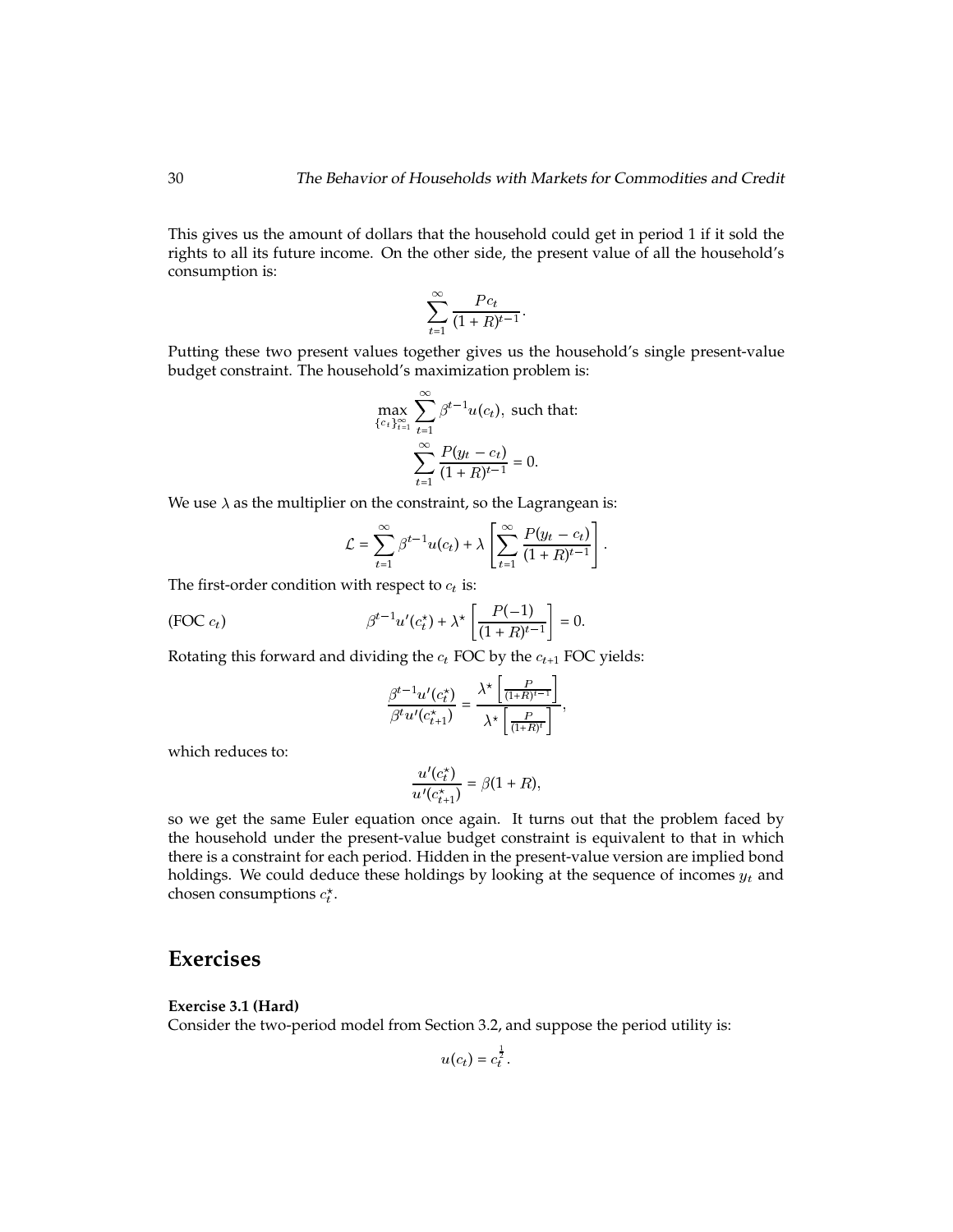#### Exercises 31

| Variable    | Definition                                                      |
|-------------|-----------------------------------------------------------------|
| U(          | Overall utility                                                 |
| t           | Time                                                            |
| $c_t$       | Consumption at period $t$                                       |
| $u(\cdot)$  | Period utility                                                  |
| β           | Household's discount factor                                     |
| $y_t$       | Household's income in period $t$ , in units of con-<br>sumption |
| P           | Cost of a unit of consumption                                   |
| R.          | Nominal interest rate                                           |
| $b_t$       | Number of dollars of bonds bought at period $t$                 |
| $\lambda_t$ | Lagrange multiplier in period $t$                               |
| N           | Number of households                                            |

Table 3.1: Notation for Chapter 3

- 1. Determine the Euler equation in this case.
- 2. Determine the representative household's optimal choices:  $c_1^{\star}$ ,  $c_2^{\star}$ , and  $b_1^{\star}$ .
- 3. Determine the equilibrium interest rate  $R^{\star}.$
- 4. Determine the effect on the equilibrium interest rate  $R^{\star}$  of a permanent negative shock to the income of the representative household. (I.e., both  $y_1$  and  $y_2$  go down by an equal amount.) How does this relate to the case in which  $u(c_t) = \ln(c_t)$ ?

#### **Exercise 3.2 (Easy)**

Refer to equation (3.12), which gives the equilibrium interest rate  $R^{\star}$  in the two-period model.

- 1. Suppose the representative household becomes more impatient. Determine the direction of the change in the equilibrium interest rate. (Patience is measured by  $\beta$ . You should use calculus.)
- 2. Suppose the representative household gets a temporary negative shock to its period-1 income  $y_1$ . Determine the direction of the change in the equilibrium interest rate. (Again, use calculus.)

#### **Exercise 3.3 (Moderate)**

Maxine lives for two periods. Each period, she receives an endowment of consumption goods:  $e_1$  in the first,  $e_2$  in the second. She doesn't have to work for this output. Her preferences for consumption in the two periods are given by:  $u(c_1, c_2) = \ln(c_1) + \beta \ln(c_2)$ , where